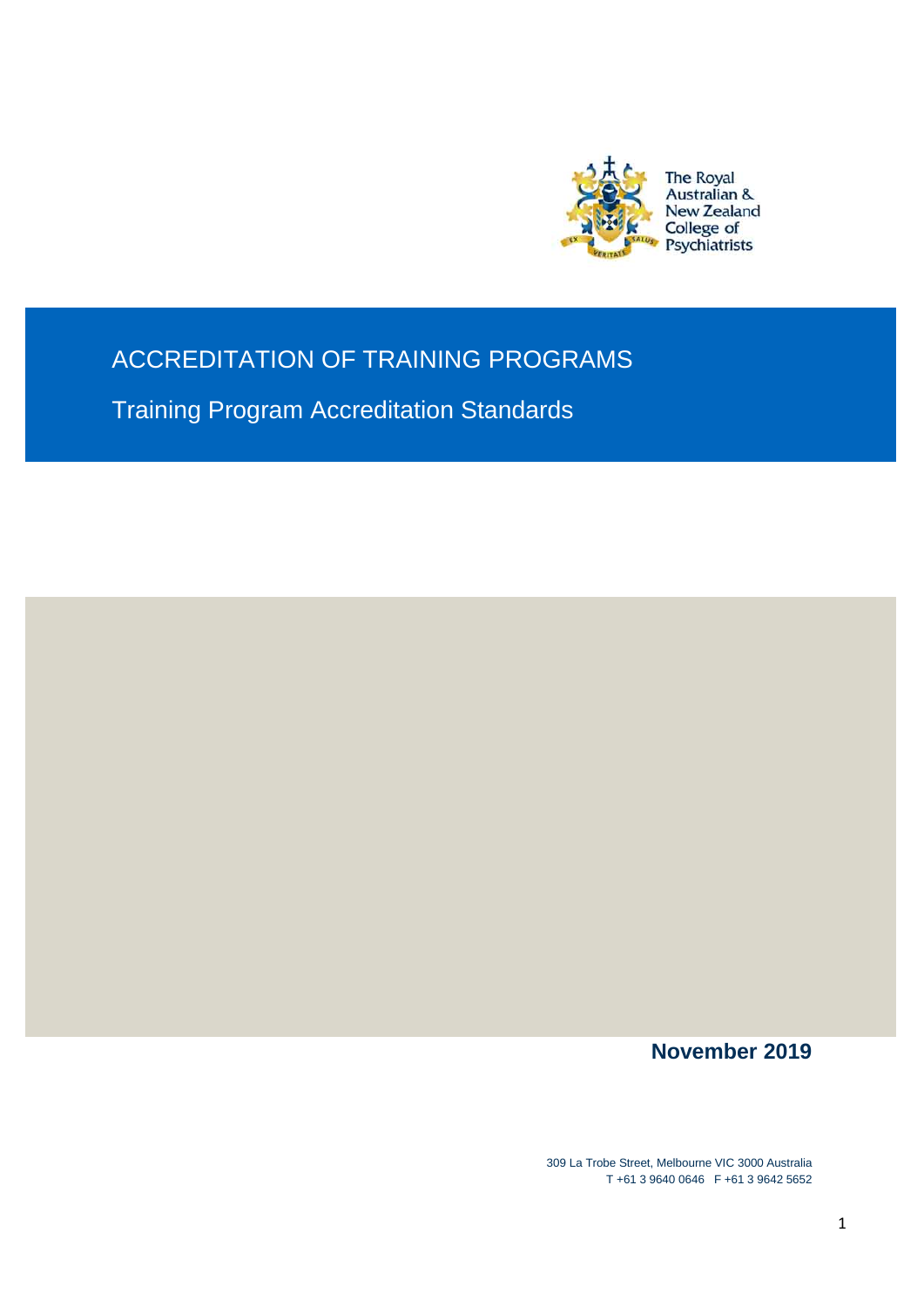| <b>Standard 1 - TRAINING PROGRAM CO-ORDINATION</b>                                                                                                                                                                                                                                                                                                                                                                                                                                                                                     |                                                                                                                                                                                                                                                                                                               |  |
|----------------------------------------------------------------------------------------------------------------------------------------------------------------------------------------------------------------------------------------------------------------------------------------------------------------------------------------------------------------------------------------------------------------------------------------------------------------------------------------------------------------------------------------|---------------------------------------------------------------------------------------------------------------------------------------------------------------------------------------------------------------------------------------------------------------------------------------------------------------|--|
| <b>Accreditation Standard</b>                                                                                                                                                                                                                                                                                                                                                                                                                                                                                                          | <b>Details of this Standard</b>                                                                                                                                                                                                                                                                               |  |
| 1.1<br>Each training program has a<br><b>Branch Training Committee (BTC)</b>                                                                                                                                                                                                                                                                                                                                                                                                                                                           | 1.1.1 There is an appropriate number/range of trainee members of the BTC/NZTC for<br>the size and complexity of the training program.                                                                                                                                                                         |  |
| or, in New Zealand, the New<br><b>Zealand Training Committee</b><br>(NZTC).                                                                                                                                                                                                                                                                                                                                                                                                                                                            | 1.1.2 There are members on the BTC/NZTC from local health services involved in the<br>training program.                                                                                                                                                                                                       |  |
| In jurisdictions where there is more<br>than one training program per<br>training committee, training network<br>governance committees, with<br>appropriate sub-committees, oversee<br>the administration of the training<br>program.                                                                                                                                                                                                                                                                                                  | 1.1.3 The Chair of the BTC/NZTC is appointed by the Education Committee, from<br>amongst the Fellows of the Branch/New Zealand, on the recommendation of the<br>Committee for Training (CFT), and the Branch Committee/New Zealand National<br>Committee. The Chair is not normally the Director of Training. |  |
|                                                                                                                                                                                                                                                                                                                                                                                                                                                                                                                                        | 1.1.4 In larger programs, there are sub-committees, or working groups as required, to<br>manage aspects of the program such as Psychotherapy. The CFT to be advised<br>of any sub-committee or working group established by the BTC/NZTC.                                                                     |  |
|                                                                                                                                                                                                                                                                                                                                                                                                                                                                                                                                        | 1.1.5 Regular meetings of the BTC/NZTC are held in accordance with RANZCP<br>regulations, minutes recorded, and circulated to members. Conflicts of interest<br>are declared to the Chair and recorded at BTC/NZTC meetings, as required.                                                                     |  |
| 1.2<br>Each program has a Director of<br><b>Training (DOT) formally</b><br>recognised by the Committee for<br>Training (CFT).<br>Note The RANZCP minimum<br>resourcing requirement:<br>0.5 FTE DOT time per 20 trainees is<br>required for training, support,<br>teaching, remediation, and<br>administration.<br>Only 0.4 FTE is required if there is a<br>separate Formal Educational Course<br>used by trainees in the program, for<br>which the DOT is not responsible.<br>The minimum, even in small<br>programs, is 0.3 FTE DOT. | 1.2.1 There is a DOT formally endorsed by the BTC/NZTC, and recognised by the<br>CFT, for each training program. The DOT is selected, appointed, and managed<br>by the local health service.                                                                                                                  |  |
|                                                                                                                                                                                                                                                                                                                                                                                                                                                                                                                                        | 1.2.2 Including funded co-DOTs and local training coordinators, there is an adequate<br>number of funded DOT sessions to meet the RANZCP minimum resourcing<br>requirement, taking into account the size and complexity of the training program,<br>and the expected roles of the DOT.                        |  |
|                                                                                                                                                                                                                                                                                                                                                                                                                                                                                                                                        | The DOT role is consistent with the RANZCP Role Description and the DOT<br>1.2.3<br>funding is consistent with the RANZCP minimum resourcing requirement.                                                                                                                                                     |  |
|                                                                                                                                                                                                                                                                                                                                                                                                                                                                                                                                        | 1.2.4 There are funded sessions for local Directors of Advanced Training that are<br>appropriate to the size of the Advanced Training program. Additional DOT<br>sessions are required if the DOT also covers aspects of Certificates of<br>Advanced Training.                                                |  |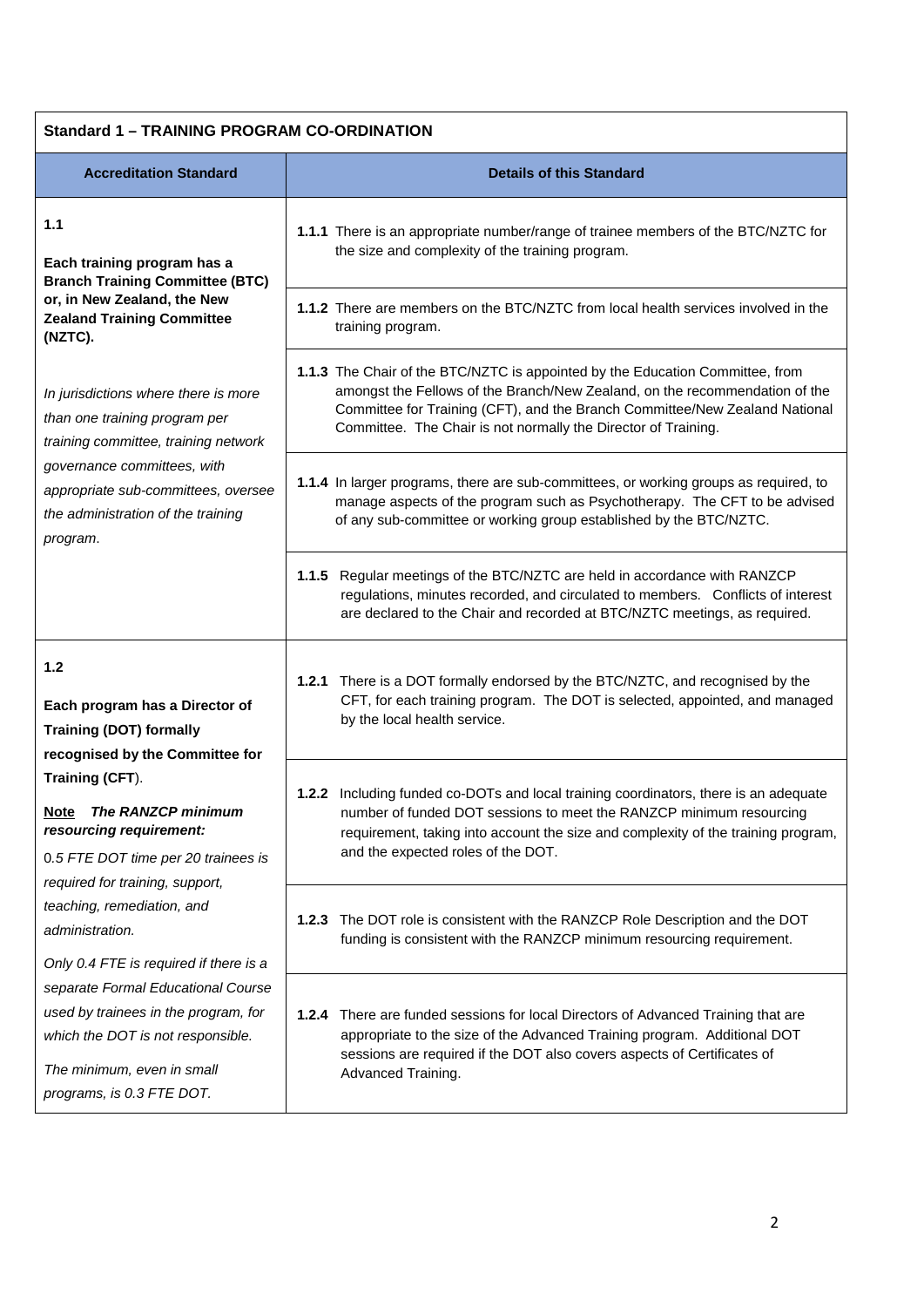| <b>Standard 1 - TRAINING PROGRAM CO-ORDINATION</b>                                                                                                                                                                                    |                                                                                                                                                                                                                                                                                                                                                  |  |  |
|---------------------------------------------------------------------------------------------------------------------------------------------------------------------------------------------------------------------------------------|--------------------------------------------------------------------------------------------------------------------------------------------------------------------------------------------------------------------------------------------------------------------------------------------------------------------------------------------------|--|--|
| <b>Accreditation Standard</b>                                                                                                                                                                                                         | <b>Details of this Standard</b>                                                                                                                                                                                                                                                                                                                  |  |  |
| 1.3<br>There are adequate administrative<br>support and resourcing<br>appropriate to the needs of the<br>training program.                                                                                                            | There is specifically funded administrative staffing reporting to the DOT to meet<br>1.3.1<br>the RANZCP minimum resourcing requirement, taking into account the size and<br>complexity of the program and the expected roles of administrative staff,<br>especially if they organise the FEC and/or videoconferencing to rural/remote<br>areas. |  |  |
| <b>Note The RANZCP minimum</b><br>resourcing requirement:<br>0.4 FTE Administrative staffing per<br>20 trainees is required.<br>The minimum Administrative staffing<br>to run a training base, even in small<br>programs, is 0.3 FTE. | This administrative support is provided to assist in the administration of the<br>1.3.2<br>training program.                                                                                                                                                                                                                                     |  |  |
|                                                                                                                                                                                                                                       | <b>1.3.3</b> There is a training base provided where administrative staff and the DOT are<br>accessible to trainees, and where trainees have access to appropriate<br>resources.                                                                                                                                                                 |  |  |
|                                                                                                                                                                                                                                       | 1.3.4 There is adequate resourcing as regards the office space, office supplies, work<br>stations, and equipment required to run the program and training base.                                                                                                                                                                                  |  |  |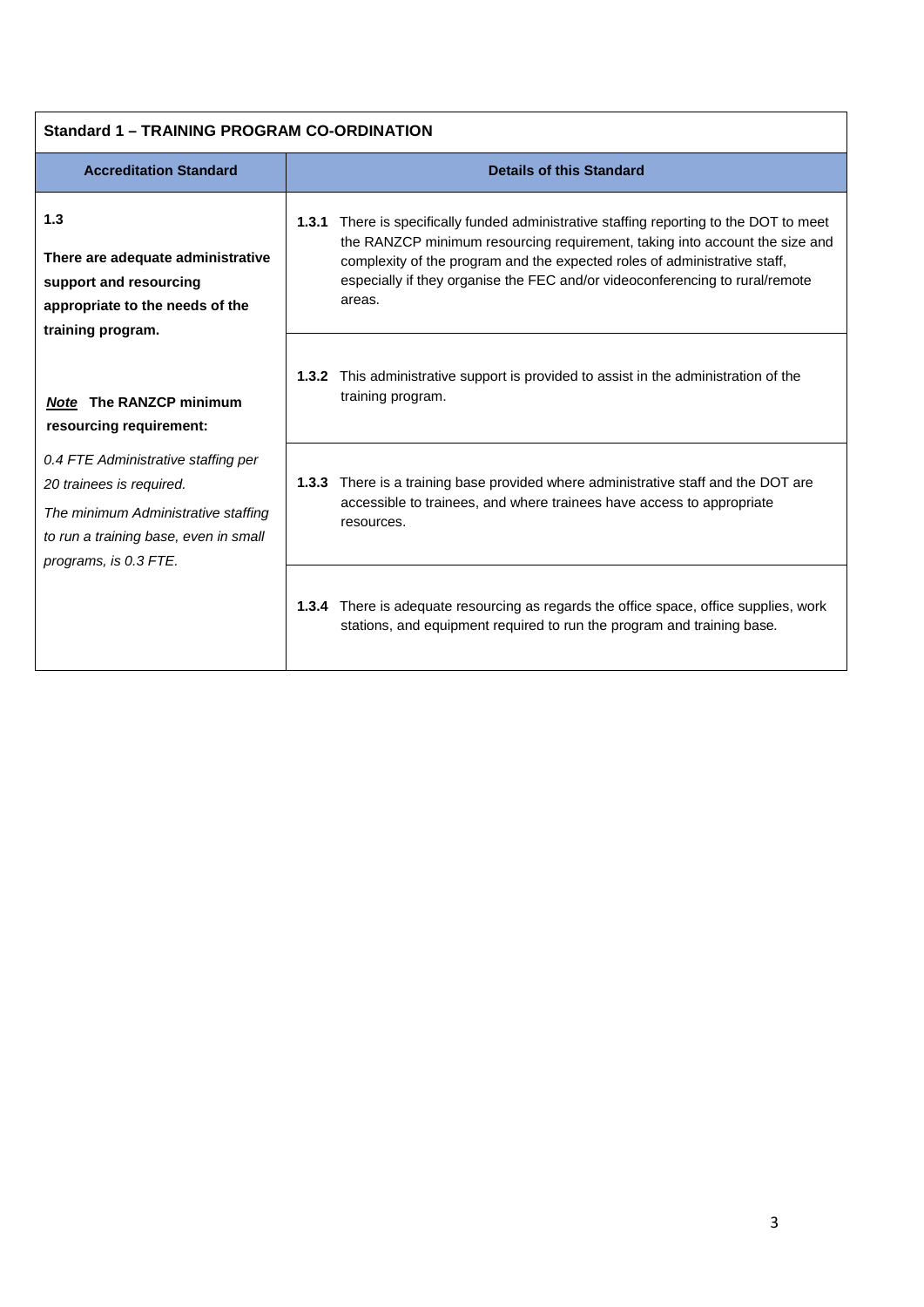| <b>Standard 2 - PROVISION OF REQUIRED TRAINING EXPERIENCES</b>                                                                                                                                                                 |                                                                                                                                                                                                                                           |  |  |
|--------------------------------------------------------------------------------------------------------------------------------------------------------------------------------------------------------------------------------|-------------------------------------------------------------------------------------------------------------------------------------------------------------------------------------------------------------------------------------------|--|--|
| <b>Accreditation Standard</b>                                                                                                                                                                                                  | <b>Details of this Standard</b>                                                                                                                                                                                                           |  |  |
| 2.1                                                                                                                                                                                                                            | <b>2.1.1</b> All FECs have formal accreditation via the Accreditation Committee.                                                                                                                                                          |  |  |
| <b>A RANZCP-accredited Formal</b><br><b>Educational Course (FEC) is</b>                                                                                                                                                        | 2.1.2 There is assured access by trainees to an FEC.                                                                                                                                                                                      |  |  |
| available to trainees.                                                                                                                                                                                                         | 2.1.3 BTCs and the NZTC are responsible for overseeing the FEC content and its<br>delivery.                                                                                                                                               |  |  |
| <b>Note</b> Academic programs for<br>Certificates of Advanced Training<br>trainees are determined by the<br><b>Director of Advanced Training</b><br>and the relevant Sub-committee<br>for Certificate of Advanced<br>Training. | 2.1.4 The BTC/NZTC has procedures for the monitoring of standards within the FEC,<br>and has processes for monitoring and addressing issues within any FEC that is<br>under its geographical jurisdiction.                                |  |  |
|                                                                                                                                                                                                                                | 2.1.5 There is adequate administrative support, facilities and equipment to ensure<br>trainee access to the FEC, and to ensure the FEC delivery meets RANZCP<br>requirements.                                                             |  |  |
|                                                                                                                                                                                                                                | 2.1.6 There are appropriate academic programs, or at least facilitation of individualised<br>programs, for Advanced Certificate trainees wherever such posts exist locally.                                                               |  |  |
| 2.2                                                                                                                                                                                                                            | 2.2.1 The training program is able to provide the complete range of mandatory<br>rotations and experiences.                                                                                                                               |  |  |
| The training program has an<br>adequate capacity to train and<br>provide a range of experiences.                                                                                                                               | 2.2.2 Trainees in the program have access to a complete range of mandatory<br>elements of Stage 1 and Stage 2 training so as to be able to achieve Fellowship<br>after 60 months' FTE.                                                    |  |  |
|                                                                                                                                                                                                                                | 2.2.3 There are adequate processes to address any bottlenecks or inadequacies in<br>access to training experiences.                                                                                                                       |  |  |
|                                                                                                                                                                                                                                | 2.2.4 The structure of the training program is determined with reference to the<br>availability of supervised training posts, and the access to mandatory elements<br>of training.                                                        |  |  |
|                                                                                                                                                                                                                                | 2.2.5 Satellite programs, e.g. in rural or provincial centres, which provide a more<br>limited range of training experiences or rotations, are part of a larger accredited<br>program and do not themselves provide stand-alone training. |  |  |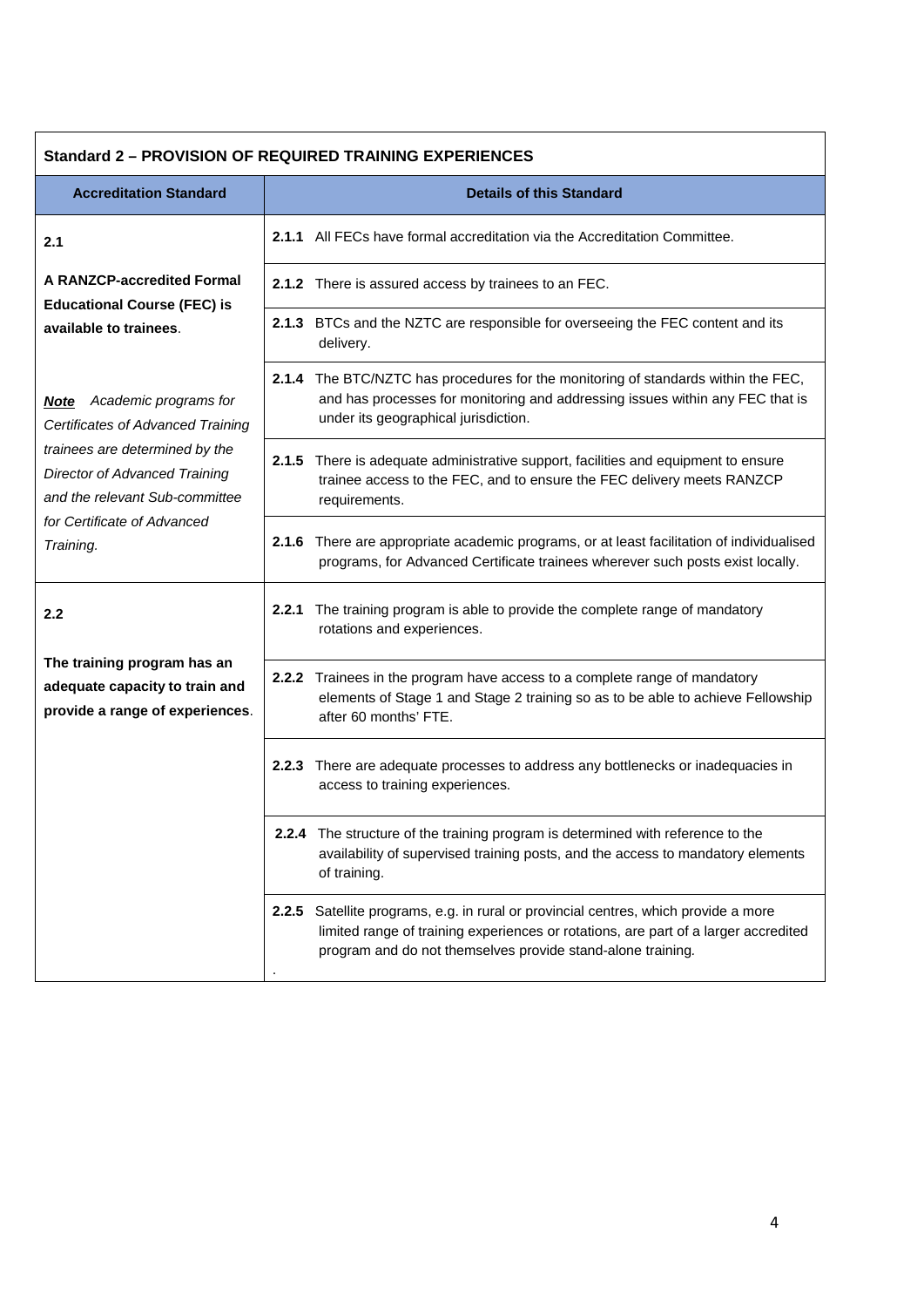| <b>Standard 2 - PROVISION OF REQUIRED TRAINING EXPERIENCES</b>                                              |                                                                                                                                                                                                             |  |  |
|-------------------------------------------------------------------------------------------------------------|-------------------------------------------------------------------------------------------------------------------------------------------------------------------------------------------------------------|--|--|
| <b>Accreditation Standard</b>                                                                               | <b>Details of this Standard</b>                                                                                                                                                                             |  |  |
| 2.3<br>There are adequate processes<br>to ensure that training<br>requirements are met within<br>rotations. | <b>2.3.1</b> Rotations facilitate a trainee's attainment of the associated EPAs.                                                                                                                            |  |  |
|                                                                                                             | <b>2.3.2</b> Processes are in place to identify and address any shortfalls in rotations,<br>regarding their ability to provide the experiences necessary for a trainee.                                     |  |  |
|                                                                                                             | Supervisors and health service directors are aware of the specific training<br>2.3.3<br>experiences required in any mandatory rotation to ensure that training posts in<br>the health service provide them. |  |  |
|                                                                                                             | 2.3.4 Each rotation's ability to provide training experiences as set out in the training<br>competencies for the rotation is monitored via the DOT/delegate at the six-<br>monthly meetings with trainees.  |  |  |
|                                                                                                             | 2.3.5 Each rotation's ability to provide training experiences as set out in the training<br>competencies for the rotation is monitored via the BTC/NZTC's accreditations of<br>training posts.              |  |  |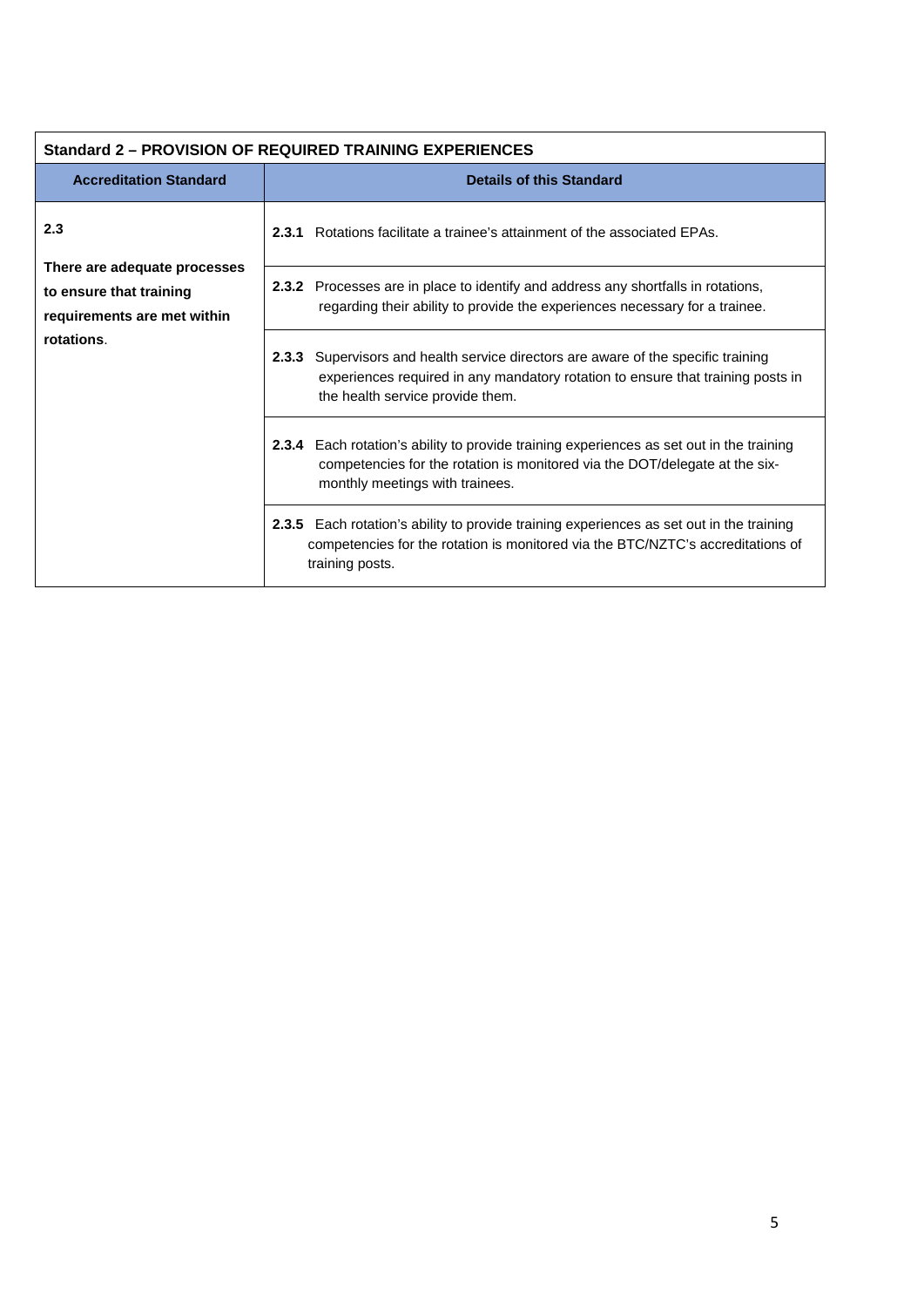| Standard 3 - SELECTION, MONITORING AND SUPPORT OF TRAINEES                                                                                                                                                                  |                                                                                                                                                                                                           |  |  |
|-----------------------------------------------------------------------------------------------------------------------------------------------------------------------------------------------------------------------------|-----------------------------------------------------------------------------------------------------------------------------------------------------------------------------------------------------------|--|--|
| <b>Accreditation Standard</b>                                                                                                                                                                                               | <b>Details of this Standard</b>                                                                                                                                                                           |  |  |
| 3.1                                                                                                                                                                                                                         | 3.1.1 There are adequate processes to attract and recruit applicants into the training program.                                                                                                           |  |  |
| There are adequate<br>processes for the<br>selection of trainees into<br>the training program.                                                                                                                              | 3.1.2 Selection of new trainees into the program is based on the published selection criteria, as<br>per the RANZCP selection process outlined in the Registration for Entry into Training<br>regulation. |  |  |
|                                                                                                                                                                                                                             | 3.1.3 There are adequate processes for convening and orientating selection panels, and for<br>holding selection interviews.                                                                               |  |  |
|                                                                                                                                                                                                                             | 3.1.4 The composition of the selection panel is determined by the BTC/NZTC or delegated<br>body, in consultation with the employing health services.                                                      |  |  |
|                                                                                                                                                                                                                             | 3.1.5 The selection panel is chaired by the BTC/NZTC Chair or delegate.                                                                                                                                   |  |  |
|                                                                                                                                                                                                                             | 3.1.6 There should be trainee representation on the selection panel.                                                                                                                                      |  |  |
| 3.2<br>There are adequate<br>processes to monitor and<br>manage the number of<br>trainees within the<br>program and an allocation<br>process to ensure that<br>placements are organised<br>so that this Standard is<br>met. | The training program maintains administrative records of trainees and of their placements<br>3.2.1<br>for the use of the DOT and the BTC/NZTC in meeting their oversight responsibilities.                |  |  |
|                                                                                                                                                                                                                             | 3.2.2 The training program maintains a list of the program's trainees updated six-monthly,<br>including their current work location, FTE and supervisors.                                                 |  |  |
|                                                                                                                                                                                                                             | 3.2.3 There is an adequate process for the allocation of trainees to appropriate placements,<br>according to their level of experience and to meet their training needs.                                  |  |  |
|                                                                                                                                                                                                                             | 3.2.4 There is close liaison with the employing health services regarding trainee placements<br>and allocations.                                                                                          |  |  |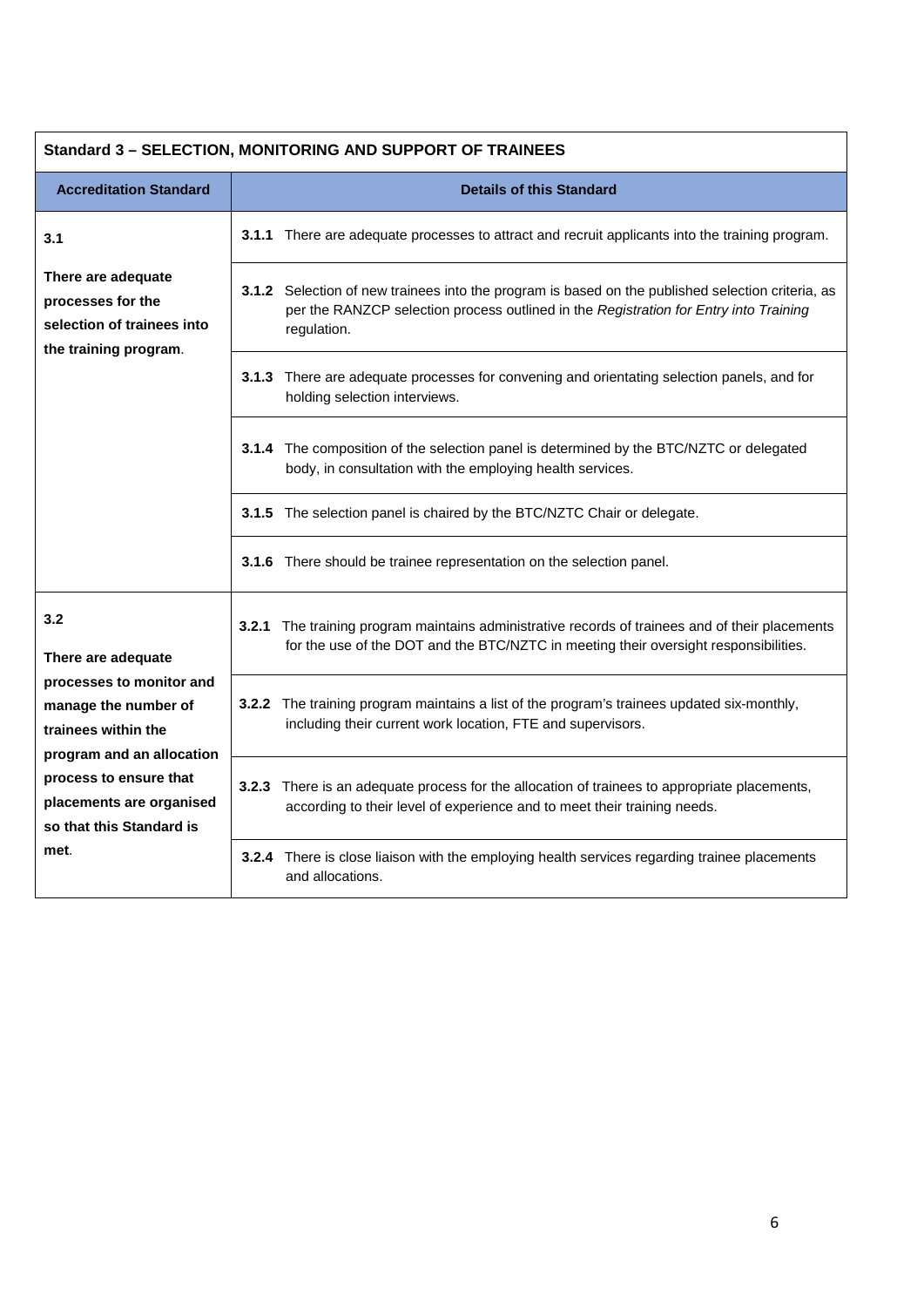## **Standard 3 – SELECTION, MONITORING AND SUPPORT OF TRAINEES**

| <b>Accreditation Standard</b>                                                                          | <b>Details of this Standard</b> |                                                                                                                                                                                                        |  |
|--------------------------------------------------------------------------------------------------------|---------------------------------|--------------------------------------------------------------------------------------------------------------------------------------------------------------------------------------------------------|--|
| 3.3                                                                                                    |                                 | 3.3.1 Advice is available to trainees to assist in accessing support.                                                                                                                                  |  |
| There are adequate<br>processes within the training                                                    |                                 | 3.3.2 Pastoral care is available, including access to an Employee Assistance Program, and<br>formal or informal mentoring for trainees.                                                                |  |
| program to support trainees.                                                                           |                                 | 3.3.3 Processes are in place to support trainees to meet assessment requirements,<br>including access to pre-examination training programs, practice examinations, and<br>assessment support.          |  |
|                                                                                                        |                                 | 3.3.4 In larger training programs, the provision of local coordinators of training may be<br>required to allow adequate support for trainees.                                                          |  |
|                                                                                                        |                                 | 3.3.5 There is assured access for all trainees to library services, institutional or library<br>internet access, and office desktop access to the health service intranet.                             |  |
|                                                                                                        |                                 | 3.3.6 Trainees have the opportunity to work with allied non-medical professional staff who<br>make significant contributions to the training experience of trainees.                                   |  |
| 3.4                                                                                                    | 3.4.1                           | There are adequate processes to monitor the performance of trainees, and to provide<br>formal and informal feedback to trainees.                                                                       |  |
| There are adequate<br>processes to monitor the<br>progress of trainees within<br>the training program. |                                 | 3.4.2 Feedback and advice are provided to trainees regarding their progress in meeting<br>training requirements.                                                                                       |  |
|                                                                                                        | 3.4.3                           | The RANZCP Targeted Learning Plans Policy and Procedure are followed, with<br>records kept and submitted to the RANZCP Training Department of all formal<br>targeted learning processes with trainees. |  |
|                                                                                                        |                                 | 3.4.4 Targeted learning that is rotation based, assessment based, or progression based as<br>needed.                                                                                                   |  |
|                                                                                                        | 3.4.5                           | These processes occur both within rotations and across changes between rotations.<br>Specific progress reviews are organised as required.                                                              |  |
|                                                                                                        | 3.4.6                           | The RANZCP Failure to Progress, and RANZCP Progression through Training Policy<br>and Procedure are followed, where applicable.                                                                        |  |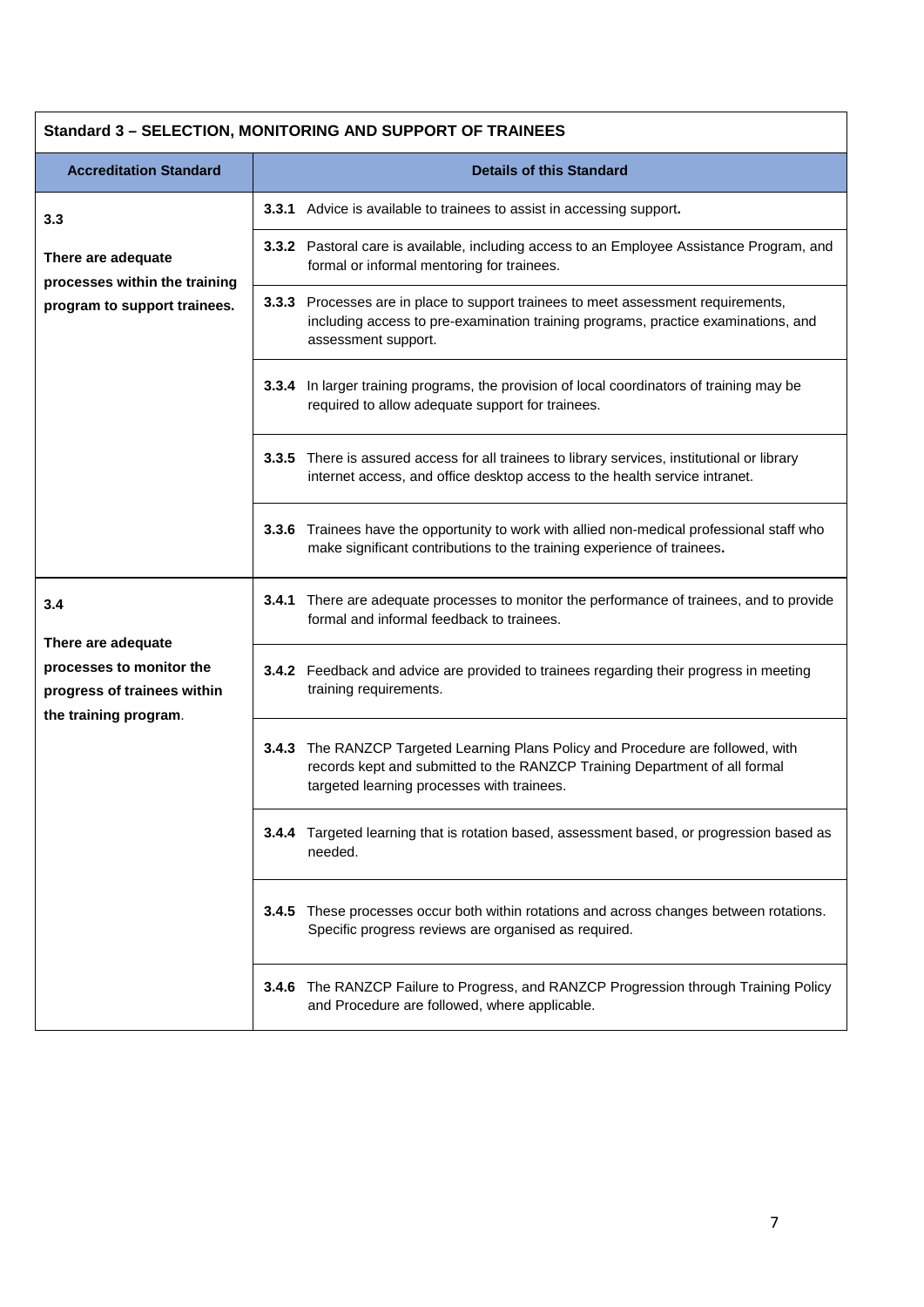| <b>Standard 3 - SELECTION, MONITORING AND SUPPORT OF TRAINEES</b>                                                                  |                                                                                                                                                                                                                                                                                                |  |  |
|------------------------------------------------------------------------------------------------------------------------------------|------------------------------------------------------------------------------------------------------------------------------------------------------------------------------------------------------------------------------------------------------------------------------------------------|--|--|
| <b>Accreditation Standard</b>                                                                                                      | <b>Details of this Standard</b>                                                                                                                                                                                                                                                                |  |  |
| 3.5<br>There are robust<br>processes within the<br>training program to<br>assess, monitor, promote,<br>and deliver trainee welfare | 3.5.1 The workload for trainees within each post is such that clinical service delivery does not<br>compromise training and trainee welfare.                                                                                                                                                   |  |  |
|                                                                                                                                    | 3.5.2 The working conditions for trainees within each post are conducive to training and trainee<br>welfare.                                                                                                                                                                                   |  |  |
| and well-being in the<br>workplace.                                                                                                | There are fatigue management programs, monitored by the DOT/deputy and reporting to<br>3.5.3<br>the BTC/NZTC.                                                                                                                                                                                  |  |  |
|                                                                                                                                    | Safe, secure and private amenities are provided for trainees required to work extended<br>3.5.4<br>hours/overnight shifts.                                                                                                                                                                     |  |  |
|                                                                                                                                    | 3.5.5 The atmosphere and morale within the training program are monitored by the<br>DOT/deputy and the BTC/NZTC, and efforts are made to improve if problems develop.                                                                                                                          |  |  |
| 3.6<br><b>RANZCP policies</b><br>regarding trainee safety<br>are followed within the<br>employing service and the<br>post.         | 3.6.1<br>There are systems and processes to maximise the safety of trainees and supervisors in<br>the workplace. This includes afterhours policies, safe assessment areas, duress alarms,<br>access to support and security staff, and training in the management of challenging<br>behaviour. |  |  |
|                                                                                                                                    | 3.6.2 The BTC/NZTC and the DOT recognise that bullying of trainees is unacceptable, and<br>ensure processes communicate that this is unacceptable and address this conduct<br>promptly.                                                                                                        |  |  |
|                                                                                                                                    | 3.6.3<br>Stage-specific orientation and guidance are available to trainees on avenues for raising<br>training, safety, and welfare concerns.                                                                                                                                                   |  |  |
|                                                                                                                                    | The employing service has policies for the support of any trainee involved in a critical<br>3.6.4<br>incident, threatened or assaulted during their clinical work, and procedures to debrief<br>trainees, and to review any such incident.                                                     |  |  |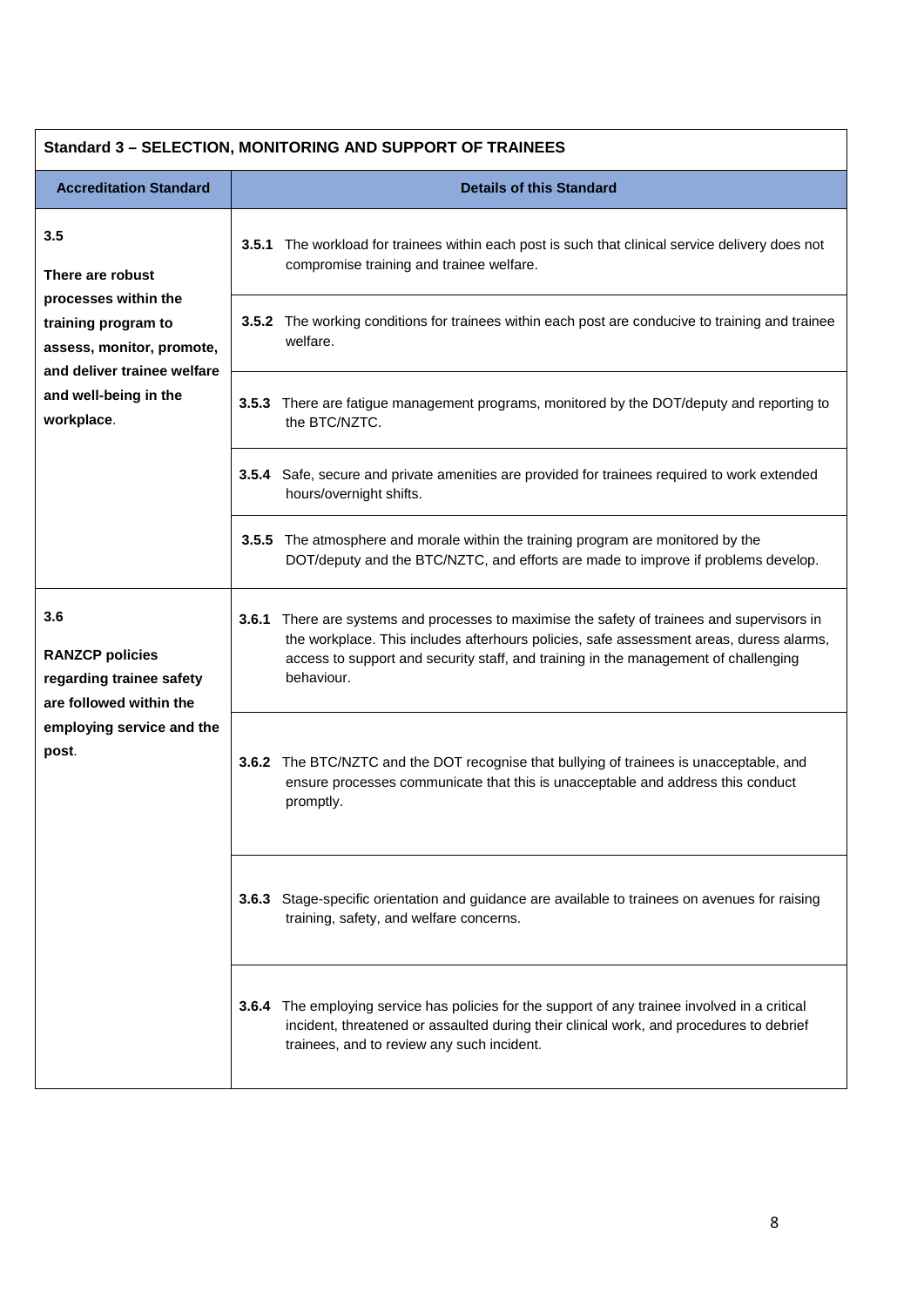| <b>Standard 4 - STANDARD OF TRAINING</b>                                                                                                        |                                                                                                                                                                                                                                                 |  |  |
|-------------------------------------------------------------------------------------------------------------------------------------------------|-------------------------------------------------------------------------------------------------------------------------------------------------------------------------------------------------------------------------------------------------|--|--|
| <b>Accreditation Standard</b>                                                                                                                   | <b>Details of this Standard</b>                                                                                                                                                                                                                 |  |  |
| 4.1                                                                                                                                             | The findings of any audits, reviews or accreditation visits are addressed so as to improve<br>4.1.1<br>the training program.                                                                                                                    |  |  |
| There are adequate<br>processes for quality<br>assurance and evaluation                                                                         | 4.1.2 Prior RANZCP accreditation visit reports are reviewed by the BTC/NZTC, and the<br>recommendations addressed and implemented.                                                                                                              |  |  |
| of the training program, so<br>that a good standard of<br>training is provided.                                                                 | 4.1.3 Reports from any interim program reviews by the BTC/NZTC are reviewed so that the<br>recommendations can be evaluated and implemented by the BTC/NZTC.                                                                                    |  |  |
|                                                                                                                                                 | 4.1.4 Aspects of any other audit such as an Australian Council of Healthcare Standards<br>accreditation visit or any similar major review relevant to the training program are<br>evaluated by the BTC/NZTC and recommendations are addressed.  |  |  |
|                                                                                                                                                 | 4.1.5 Outcome measures of the program are monitored by the BTC/NZTC and the DOT, such<br>as trainees achieving Fellowship and pass rates for the Scholarly Project, the<br>Psychotherapy Written Case, and centrally-administered examinations. |  |  |
|                                                                                                                                                 | 4.1.6 The BTC/NZTC and the DOT are clear about the structure, objectives, organisation and<br>content of the training program and the evaluation of trainees, and the accreditation of<br>posts and supervisors.                                |  |  |
| 4.2                                                                                                                                             | 4.2.1 Clinical facilities provide the approved training and a suitable range of clinical<br>experiences and elements of training.                                                                                                               |  |  |
| A good standard of<br>training is provided at all<br>training posts within the                                                                  | 4.2.2 There is provision of local seminars, journal clubs, grand rounds, or group supervision.                                                                                                                                                  |  |  |
| program.                                                                                                                                        | 4.2.3 After-hours work is appropriately supervised and monitored.                                                                                                                                                                               |  |  |
|                                                                                                                                                 | 4.2.4 Psychiatrist staff provide clinical support to trainees, in addition to required supervision<br>from approved supervisors.                                                                                                                |  |  |
| 4.3<br>There are adequate<br>processes to monitor the<br>standard of the training<br>experience in all posts<br>within the training<br>program. | There are clearly documented processes to monitor the suitability of each post as a<br>4.3.1<br>training experience, and to ensure that each rotation is adequately supervised.                                                                 |  |  |
|                                                                                                                                                 | 4.3.2 The DOT or delegate meets personally with trainees at least every six months to review<br>their training progress and end-of-rotation ITAs.                                                                                               |  |  |
|                                                                                                                                                 | 4.3.3 The DOT acknowledges, considers and, where appropriate, takes measures to address<br>feedback received from trainees and RANZCP surveys.                                                                                                  |  |  |
|                                                                                                                                                 | 4.3.4 There are clearly documented processes to address any shortfalls in training posts<br>regarding the provision of adequate training and supervision.                                                                                       |  |  |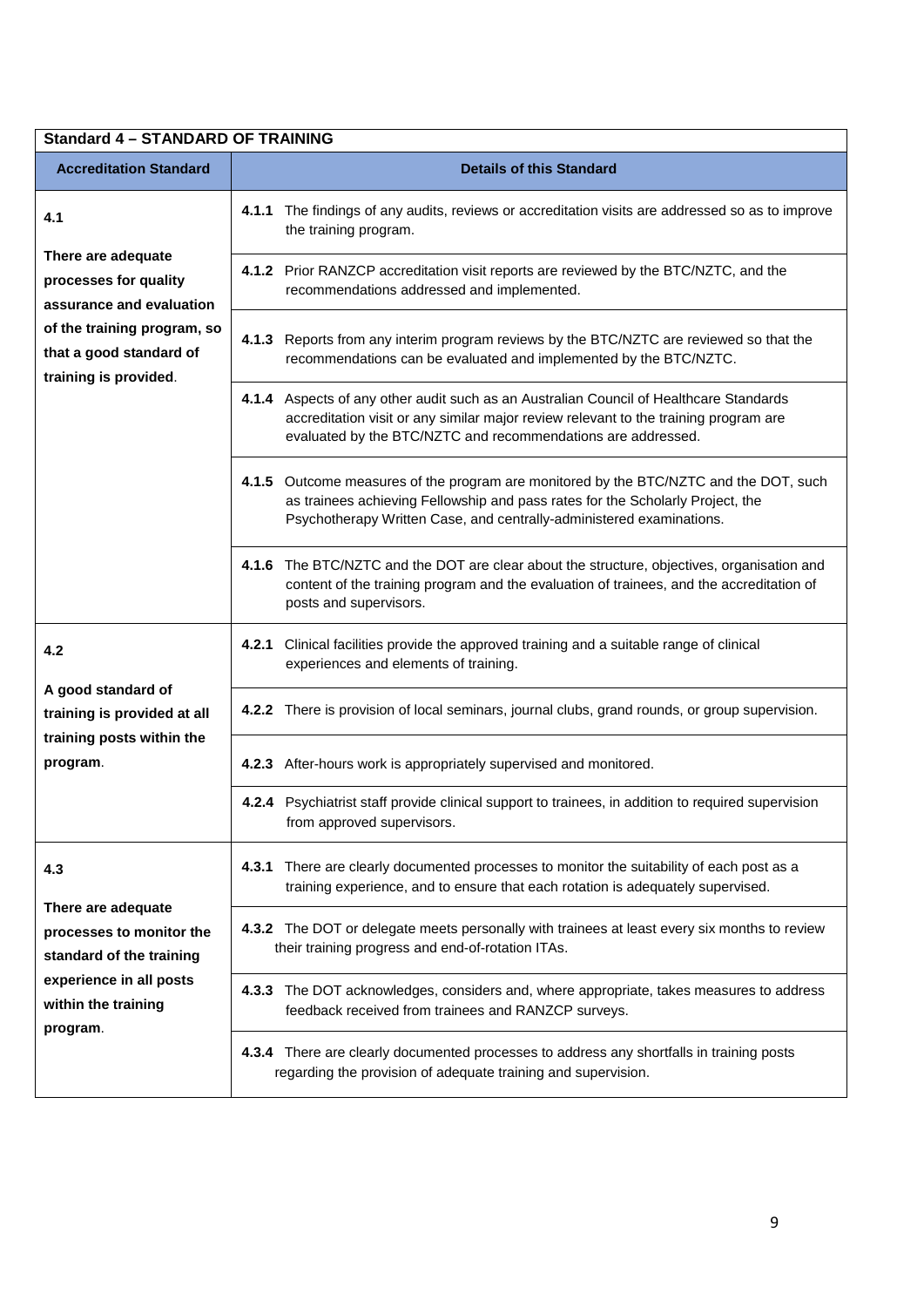| Standard 4 - STANDARD OF TRAINING                                                                         |                                                                                                                                       |  |  |
|-----------------------------------------------------------------------------------------------------------|---------------------------------------------------------------------------------------------------------------------------------------|--|--|
| <b>Accreditation Standard</b>                                                                             | <b>Details of this Standard</b>                                                                                                       |  |  |
| 4.4<br>There are adequate<br>processes to accredit/dis-<br>accredit training posts<br>within the program. | There are administrative records of all training posts, regarding reviews, accreditation, or<br>4.4.1<br>dis-accreditation processes. |  |  |
|                                                                                                           | 4.4.2 The program utilises the RANZCP Post Accreditation Standards to accredit posts.                                                 |  |  |
|                                                                                                           | All posts are re-accredited at least every five years by the BTC/NZTC using the RANZCP<br>4.4.3<br>Post Accreditation Standards.      |  |  |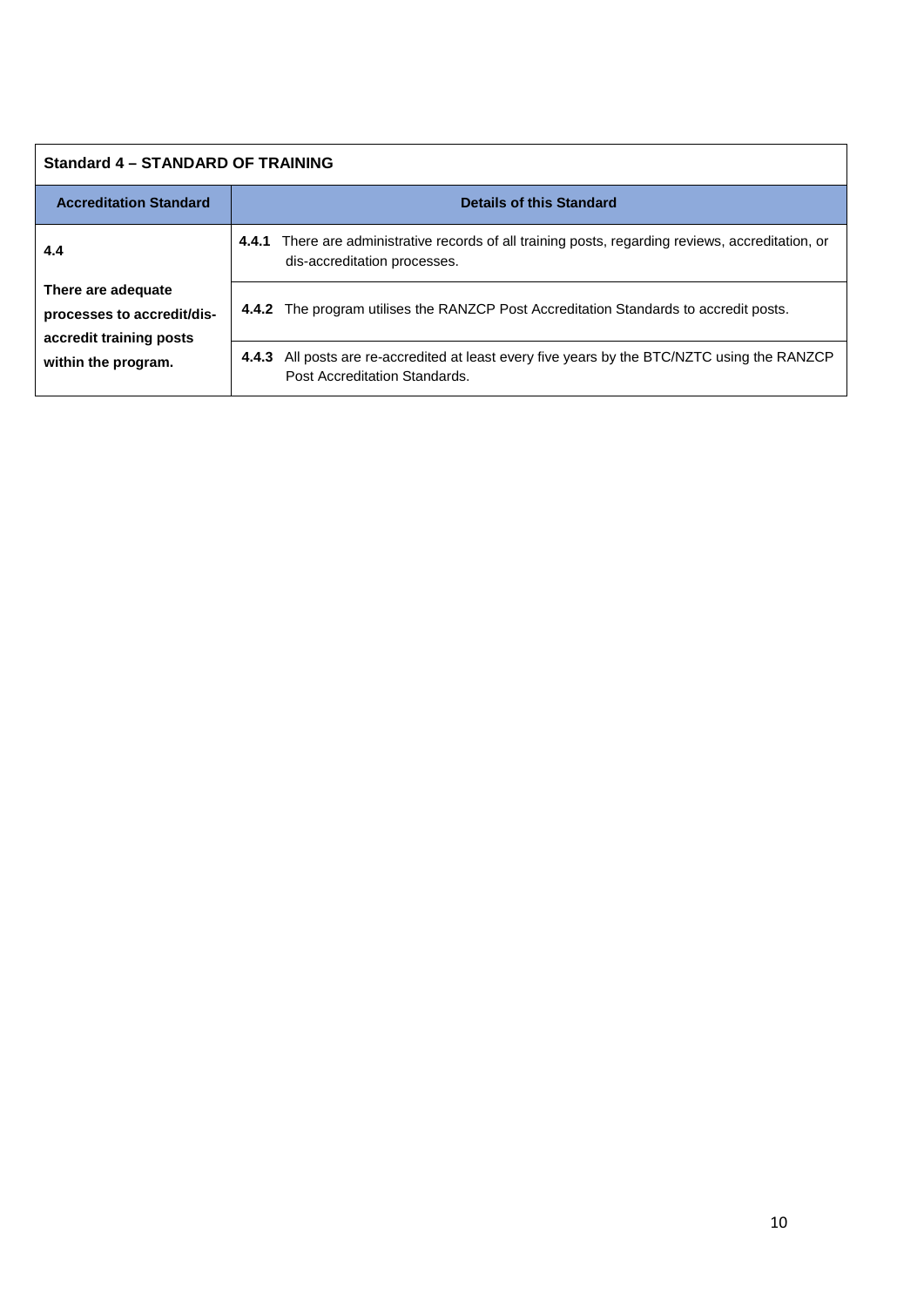| <b>Standard 5 - SUPERVISORS</b>                                                         |                                                                                                                                                                                                                                                                                                                                                                                                                                                                                                                                               |  |
|-----------------------------------------------------------------------------------------|-----------------------------------------------------------------------------------------------------------------------------------------------------------------------------------------------------------------------------------------------------------------------------------------------------------------------------------------------------------------------------------------------------------------------------------------------------------------------------------------------------------------------------------------------|--|
| <b>Accreditation Standard</b>                                                           | <b>Details of this Standard</b>                                                                                                                                                                                                                                                                                                                                                                                                                                                                                                               |  |
| 5.1<br>There is adequate provision                                                      | 5.1.1 The training program maintains supervisor files with records of trained, accredited,<br>and approved supervisors.                                                                                                                                                                                                                                                                                                                                                                                                                       |  |
| of supervision within the<br>training program.                                          | 5.1.2 The ratio of accredited supervisors to trainees is adequate. Wherever possible,<br>supervision is by RANZCP Fellows.                                                                                                                                                                                                                                                                                                                                                                                                                    |  |
|                                                                                         | 5.1.3 The ratio of RANZCP supervisors to accredited non-RANZCP supervisors is<br>monitored by the training program.                                                                                                                                                                                                                                                                                                                                                                                                                           |  |
|                                                                                         | 5.1.4 There is a maximum ratio of two trainees to one full-time supervisor.                                                                                                                                                                                                                                                                                                                                                                                                                                                                   |  |
|                                                                                         | 5.1.5 Trainees receive a minimum four hours of supervision each week for 40 weeks, as<br>specified in the supervision policy:<br>- a minimum of one hour of individual supervision of clinical work<br>- a minimum of three additional hours of supervision, either as an individual or in a<br>group, which can include a clinical meeting where there is an education<br>opportunity.<br>- minimum one hour of these additional three hours must be in a clinical setting<br>where the focus is on the clinical supervision of the trainee. |  |
|                                                                                         | 5.1.6 While this hour is required in full for all trainees, the other three hours of supervision<br>per week must be on a pro-rata basis (minimum) for part-time trainees.                                                                                                                                                                                                                                                                                                                                                                    |  |
|                                                                                         | 5.1.7 Stage One trainees to receive closer supervision of two hours weekly of individual<br>supervision of clinical work.                                                                                                                                                                                                                                                                                                                                                                                                                     |  |
|                                                                                         | 5.1.8 Supervisors work alongside trainees at the same workplace for a minimum of three<br>sessions weekly.                                                                                                                                                                                                                                                                                                                                                                                                                                    |  |
|                                                                                         | 5.1.9 The competency-based model of training is maintained.                                                                                                                                                                                                                                                                                                                                                                                                                                                                                   |  |
| 5.2                                                                                     | 5.2.1 All supervisors complete RANZCP-accredited supervisor training initially (e.g.<br>workshop) and thereafter a supervisor update training program every five years.                                                                                                                                                                                                                                                                                                                                                                       |  |
| There are good standards of<br>training for supervisors<br>within the training program. | 5.2.2 RANZCP processes for the approval of non-RANZCP supervisors are followed.                                                                                                                                                                                                                                                                                                                                                                                                                                                               |  |
|                                                                                         | 5.2.3 All accredited supervisors attend a supervisors' peer review session, or a general<br>psychiatrists' meeting, where issues around supervision are discussed, a minimum<br>of three times per year.                                                                                                                                                                                                                                                                                                                                      |  |
|                                                                                         | 5.2.4 Specific supervisory requirements for Stage Three trainees within different Sections<br>or Faculties are followed where these have been approved by the Accreditation<br>Committee.                                                                                                                                                                                                                                                                                                                                                     |  |
|                                                                                         | 5.2.5 All supervisors of the Psychotherapy Written Case must be accredited by the<br>BTC/NZTC and be appropriately skilled and experienced to supervise<br>psychotherapy.                                                                                                                                                                                                                                                                                                                                                                     |  |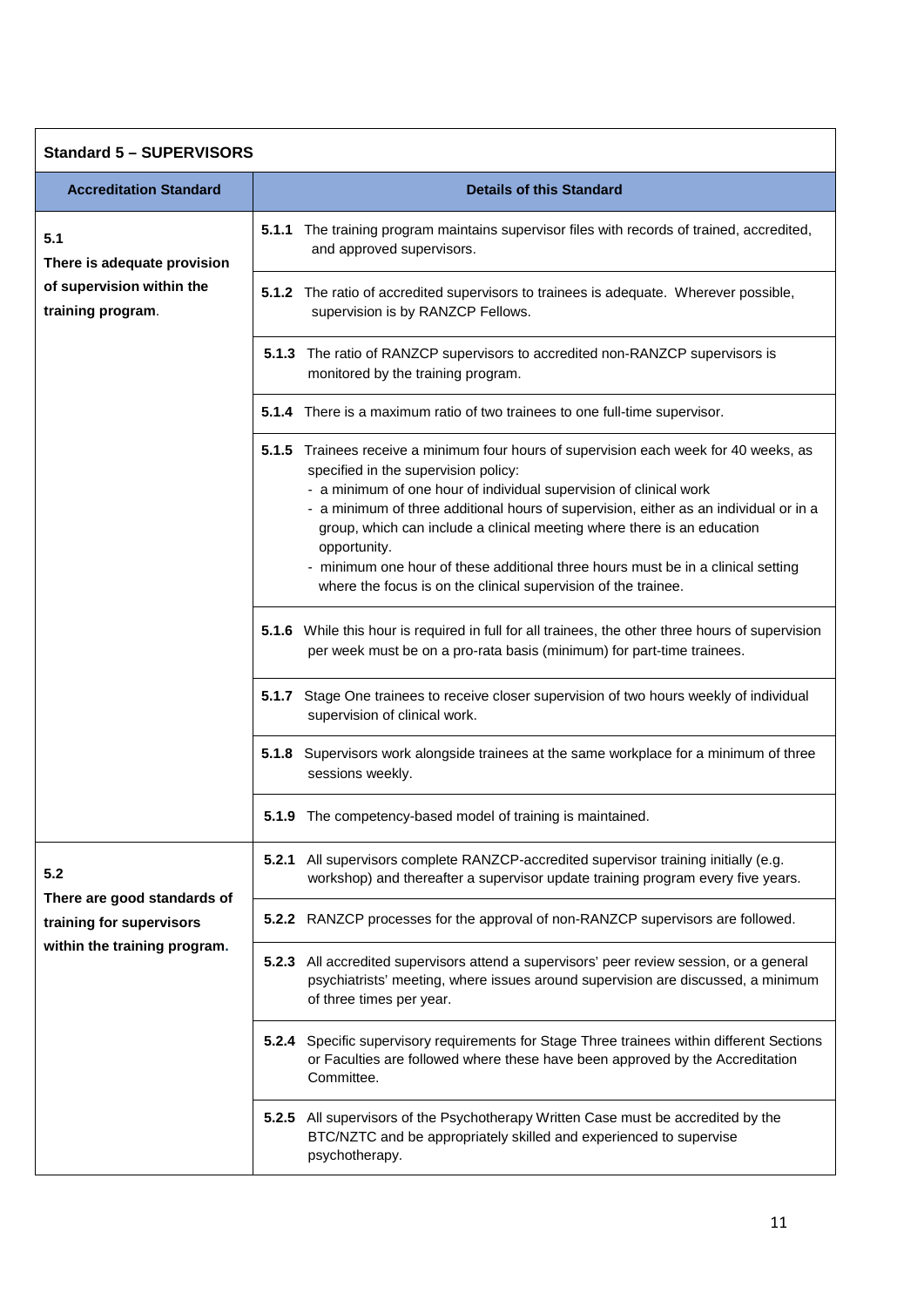| <b>Standard 5 - SUPERVISORS</b>                                                                                     |                                                                                                                                     |  |  |
|---------------------------------------------------------------------------------------------------------------------|-------------------------------------------------------------------------------------------------------------------------------------|--|--|
| <b>Accreditation Standard</b>                                                                                       | <b>Details of this Standard</b>                                                                                                     |  |  |
| 5.3<br>There are adequate processes<br>to monitor the performance of<br>supervisors within the training<br>program. | 5.3.1 Adequate processes are in place to monitor the quality of supervision throughout<br>the program via feedback from trainees.   |  |  |
|                                                                                                                     | 5.3.2 Supervisors receive feedback regarding their performance and their quality of<br>supervision.                                 |  |  |
|                                                                                                                     | 5.3.3 There are adequate processes to improve the competency of unsatisfactory<br>supervisors by providing training and upskilling. |  |  |
|                                                                                                                     | 5.3.4 The BTC/NZTC has the ability to intervene rapidly to address any serious<br>problems in the provision of supervision.         |  |  |
| 5.4<br>There are adequate processes<br>to support supervisors within<br>the training program.                       | <b>5.4.1</b> Supervisors can contact the DOT/delegate, or BTC/NZTC for advice and support<br>by phone or email.                     |  |  |
|                                                                                                                     | 5.4.2 The DOT/delegate, or BTC/NZTC has regular meetings with all supervisors.                                                      |  |  |
|                                                                                                                     | 5.4.3<br>The DOT ensures that relevant information circulated by the RANZCP regarding<br>training is conveyed to all supervisors.   |  |  |
|                                                                                                                     | 5.4.4 Peer support is available to all supervisors.                                                                                 |  |  |